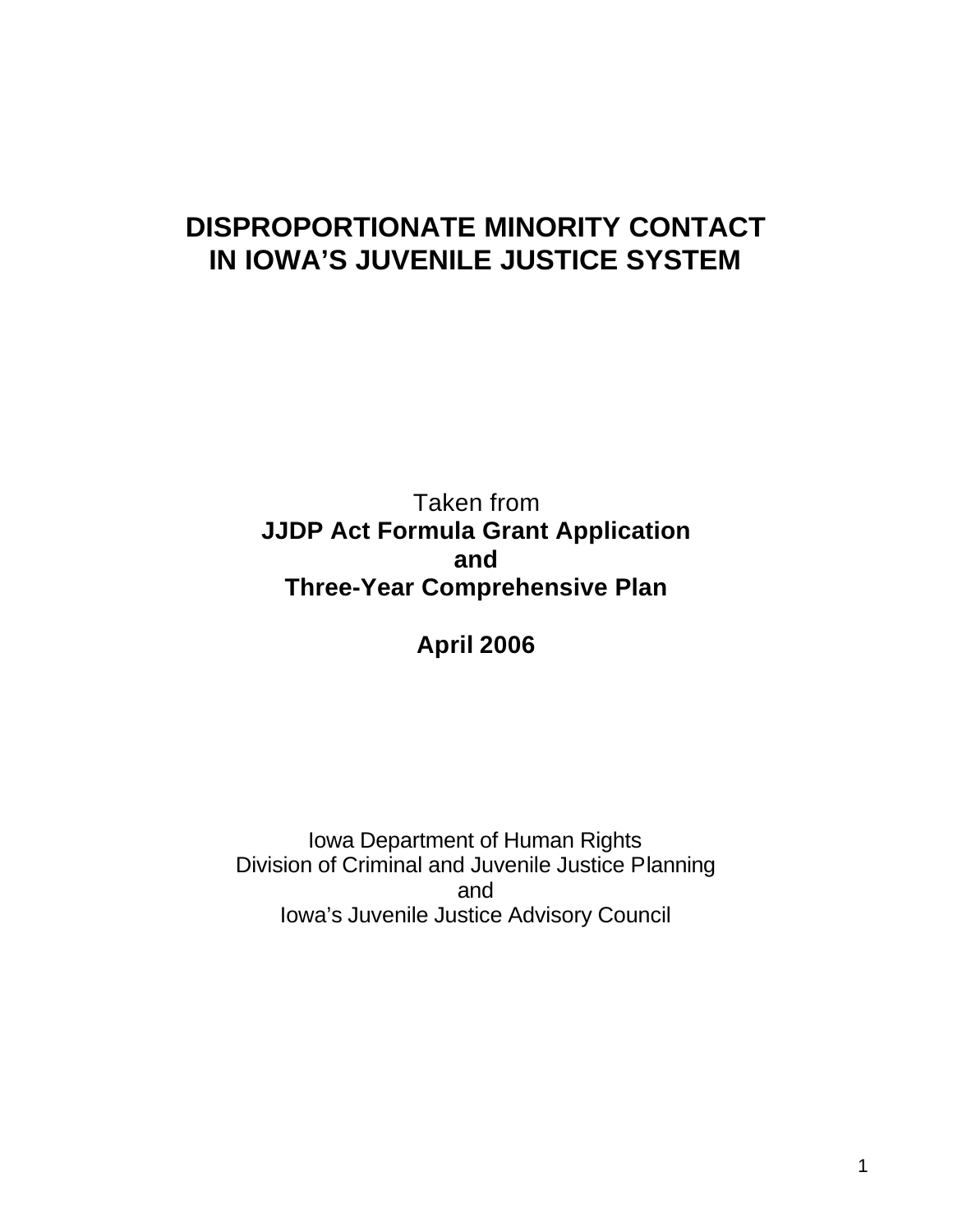# **Table of Contents**

| 1. |    |                                                                                     |  |
|----|----|-------------------------------------------------------------------------------------|--|
|    |    |                                                                                     |  |
|    |    | B. DMC DATA DISCUSSIONS (SEE E - STATE AND F - LOCAL DMC SECTIONS) 6                |  |
|    |    |                                                                                     |  |
|    |    | D. DMC-REDUCTION PLAN FOR FY 2006-2008 (SEE "E" STATE AND "F" LOCAL DMC SECTIONS) 6 |  |
|    |    |                                                                                     |  |
|    | F. |                                                                                     |  |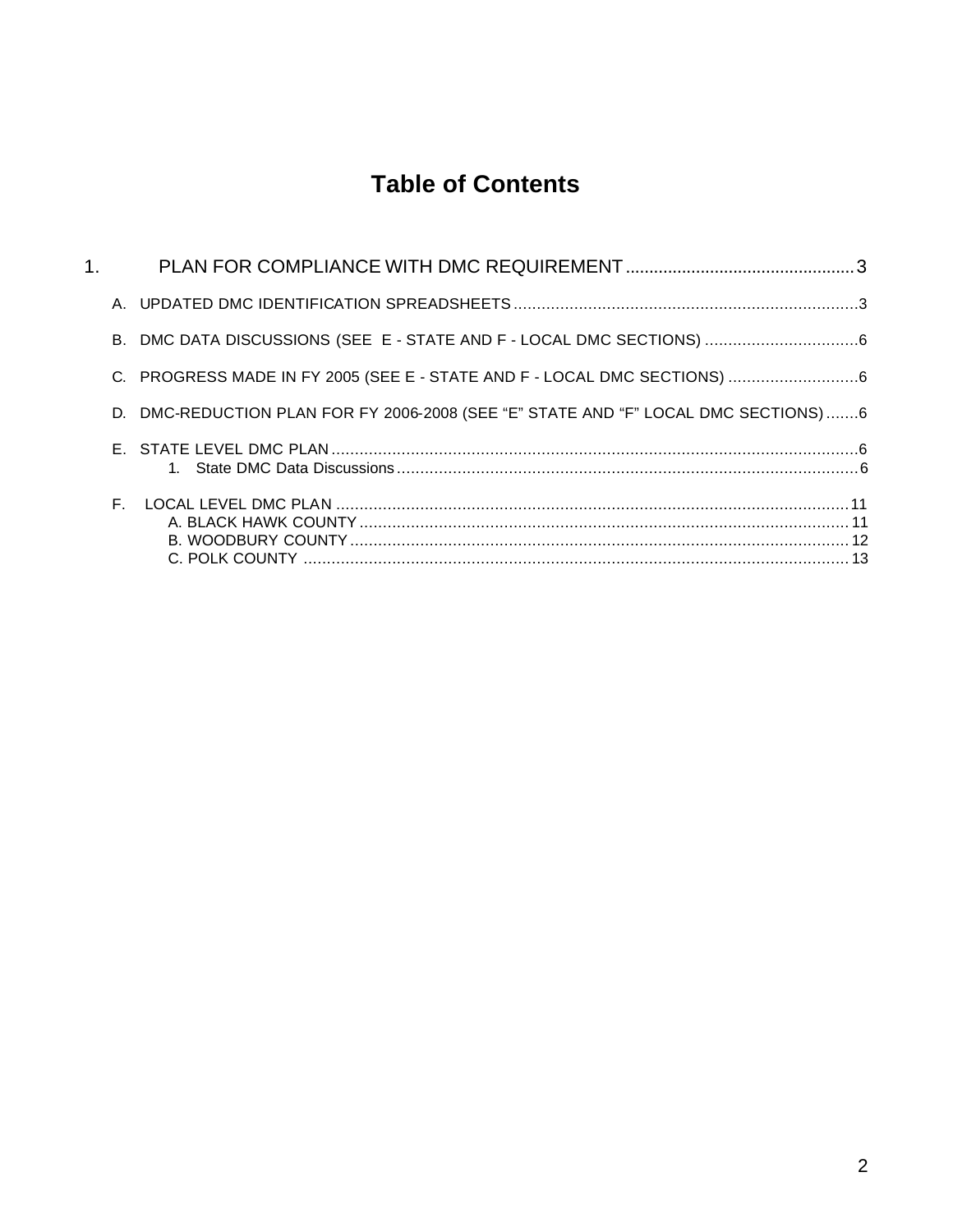#### **i. Description of Report**

This report was developed to provide summary information to allow state agency staff, practitioners and juvenile justice system officials to access a specific section of Iowa's Three Year Plan. It includes the Disproportionat e Minority Contact (DMC) section of Iowa's 2006 Juvenile Justice and Delinquency Prevention Act formula grant Three-Year Plan. The complete Three Year Plan serves as Iowa's application for Juvenile Justice and Delinquency Prevention Act formula grant funding. **The information included in this report serves as the plan for Iowa's DMC effort.** Separate reports related to this document have been created and include

- Delinquency Related Systems in Iowa Substance Abuse, Mental Health, Education and Job Training;
- Delinquents in Iowa Arrests, Services & Sanctions;
- The complete 2006 Three Year Plan.

The Division of Criminal and Juvenile Justice Planning (CJJP) wrote Iowa's Three-Year Plan. CJJP is the state agency responsible for administering the JJDP Act in Iowa. Federal officials refer to state administering agencies as the state planning agency (SPA). The Plan was approved by Iowa's Juvenile Justice Advisory Council. That Council assists with administration of the JJDP Act, and also provides guidance and direction to the SPA, the Governor and the legislature regarding juvenile justice issues in Iowa. Federal officials refer to such state level groups as state advisory groups (SAG's). The acronyms SPA and SAG are used throughout this report.

This plan was developed and approved by Iowa's DMC Committee. The group includes members of the minority community, a broad base of juvenile justice system related staff, local planners, researchers, community activists, etc. The DMC Committee is a subgroup of the SAG, but many of its members are not on the SAG. The SPA provides the staff support for Iowa's DMC Committee.

# **1. PLAN FOR COMPLIANCE WITH DMC REQUIREMENT**

The below information serves as the DMC section of Iowa's application for federal Juvenile Justice and Delinquency Prevention Act formula grant funding (JJDP Act).

## **A. Updated DMC Identification Spreadsheets**

*Matrices* - The Juvenile Justice and Delinquency Prevention Act (JJDP Act) requires states to submit matrices with their annual JJDP Act formula grant application. **The matrices are included as attachments at the end of this plan**. The matrices examine major court decision points and compare "relative rates" for minority youth based on comparison with incidence for White youth through calculation of a relative rate index (**RRI**) – the relative rate index is discussed below.

*Relative Rate Index* - The matrix uses RRI to compare processing rates of minority youth to White youth. The formula and an example from which the relative rate index was obtained is presented below:

| Rate of Occurrence  | divided    | Rate of Occurrence       | <b>Relative Rate</b> |
|---------------------|------------|--------------------------|----------------------|
| (Afr. Amer. Youth)  | b٧         | (White Youth) $=$        | Index                |
| 221.35/1000 arrests | divided by | 54.67/1000 arrest<br>$=$ | 4.06 RRI             |

*In the example* above, a relative rate index of 4.06 is obtained for arrests of African American youth. The data were taken from the arrests for African American youth reflected in the state level matrix (the state level matrix is included at the end of the section). *The RRI from the statewide data reflect that for every "1" arrest report filed for White youth, "4.06" arrest reports are filed for African American youth.* The arrest report rate for African Americans youth is considerably higher than that of White youth.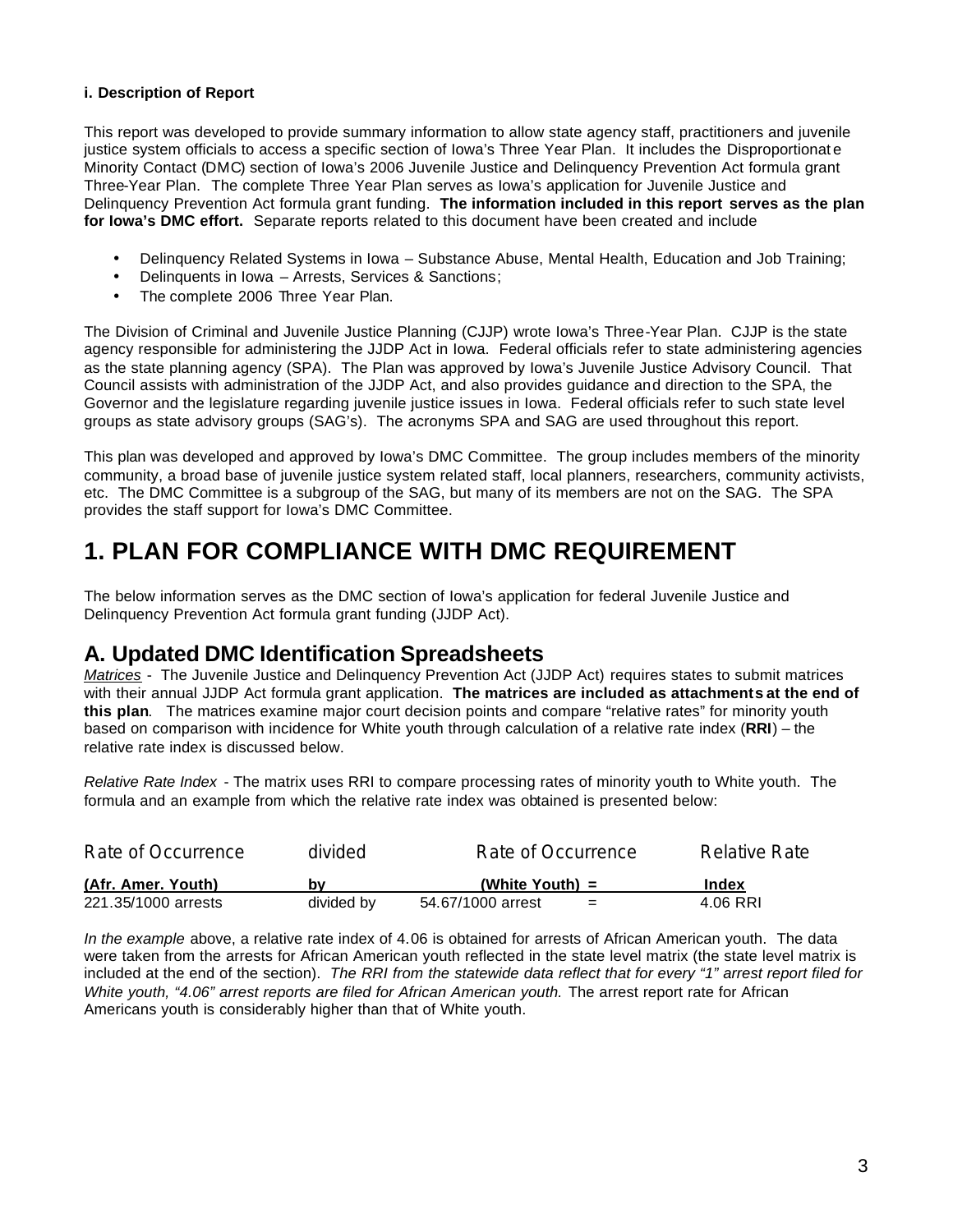*Individual Pages of the Matrices* – The following pages are included in a single matrix (see below).

- **►** Date Entry Page The first page in each of the matrices at the end of this section provides data (annualized data counts) for some of the major juvenile court decision making phases as well as data for some secure settings (juvenile detention & boys state training school), census data, and arrest data from the Iowa Uniform Crime Reports.
- ÿ **Race Specific Pages** Additional pages of the matrix calculate the RRI by race/ethnicity (one page for each race/ethnicity White, African American, Hispanic/Latino, Asian, Hawaiian or Pacific Islander, Native American, Other/Mixed).
- $\triangleright$  **All Minority Population Page** Another page of the matrix calculates the relative rate index for a combined population of "all minority" youth.
- ÿ **Summary Page** A summary page lists RRI's for all the different races at all of the different decision points.
- ÿ **Population Based Rates** The final matrix page shows the cumulative effect of multiple decisions as the population based relative rate index.

*Different Rates at Different Stages – The m*atrices calculate rates per thousand at some of the initial decision making stages ("arrest" and "referral to juvenile court") because the numbers are sufficiently large at those points in the process. Rates per 100 are calculated for some of the deeper end system processing points such as "finding of delinquency" because relatively few youth advance to those points in the system.

*Statistical Significance -* The matrices also include a column related to statistical significance of the RRI - "YES" in the column indicates that the difference in rates between the groups is large enough to be statistically significant; "NO" indicates that there is no statistical significance between the groups. Due to the problem of small numbers, there are cases where a "NO" may appear in the significance column simply because the number of minority youth are insufficient to calculate statistical significance. Analysis performed in the matrices later in this plan generally address those data elements found to be of statistical significance.

*Identification Tool* - It should be noted that OJJDP officials view the matrix as an identification tool. It identifies differential processing rates. **It does not explain the reasons for differential rates (e.g. differential offending versus system bias).** It is a tool that Iowa's Juvenile Justice Advisory Council and DMC Committee can utilize to help identify potential areas of focus for DMC related efforts.

*Iowa's Completion of the Matrices* - Provided below is a brief discussion related to information Iowa utilized to complete its matrices, as well as potential issues related to the use of that information.

*The majority of the data utilized for Iowa's completion of the matrices is from calendar year 2005 and was taken from its Justice Data Warehouse (JDW – JDW is discussed below). CJJP staff included only JDW decision making data that was the result of a complaint that occurred in CY 2005. For example, the matrices data for the decision making points of "referral", "diversion", "petition", "delinquency finding", "probation", "juvenile correctional facility", and transfer" have only been included if they are related to a "complaint" that occurred in CY 2005. State training school holds exclude those youth sent for 30 day evaluations – only boys state training school holds were included. Data for the decision points of "arrest" and "juvenile detention" were not taken from JDW - further discussion of the data from those decision points is included below.*

*Justice Data Warehouse* - Information to complete the matrices was taken, in large part, from Iowa's Justice Data Warehouse (**JDW**). JDW is a central repository of key criminal and juvenile justice information. Information for the warehouse is taken from the Iowa Court Information System (ICIS). ICIS is operated on 100 local data bases and is comprised of subsystems: juvenile court services, consolidated case processing, financial reporting, jury selection, appellate records management, scheduling, tickler system administration, etc. The overall mission of the JDW is to provide the judicial, legislative and executive branches of state government, and other entities, with improved statistical and decision support information pertaining to justice system activities.

For purposes of administration relating to Iowa's court system, Iowa's 99 counties are organized into eight judicial districts. Presently all eight judicial district are inputting and utilizing information from the ICIS. Information from each of those districts is available for analysis from the SPA's JDW.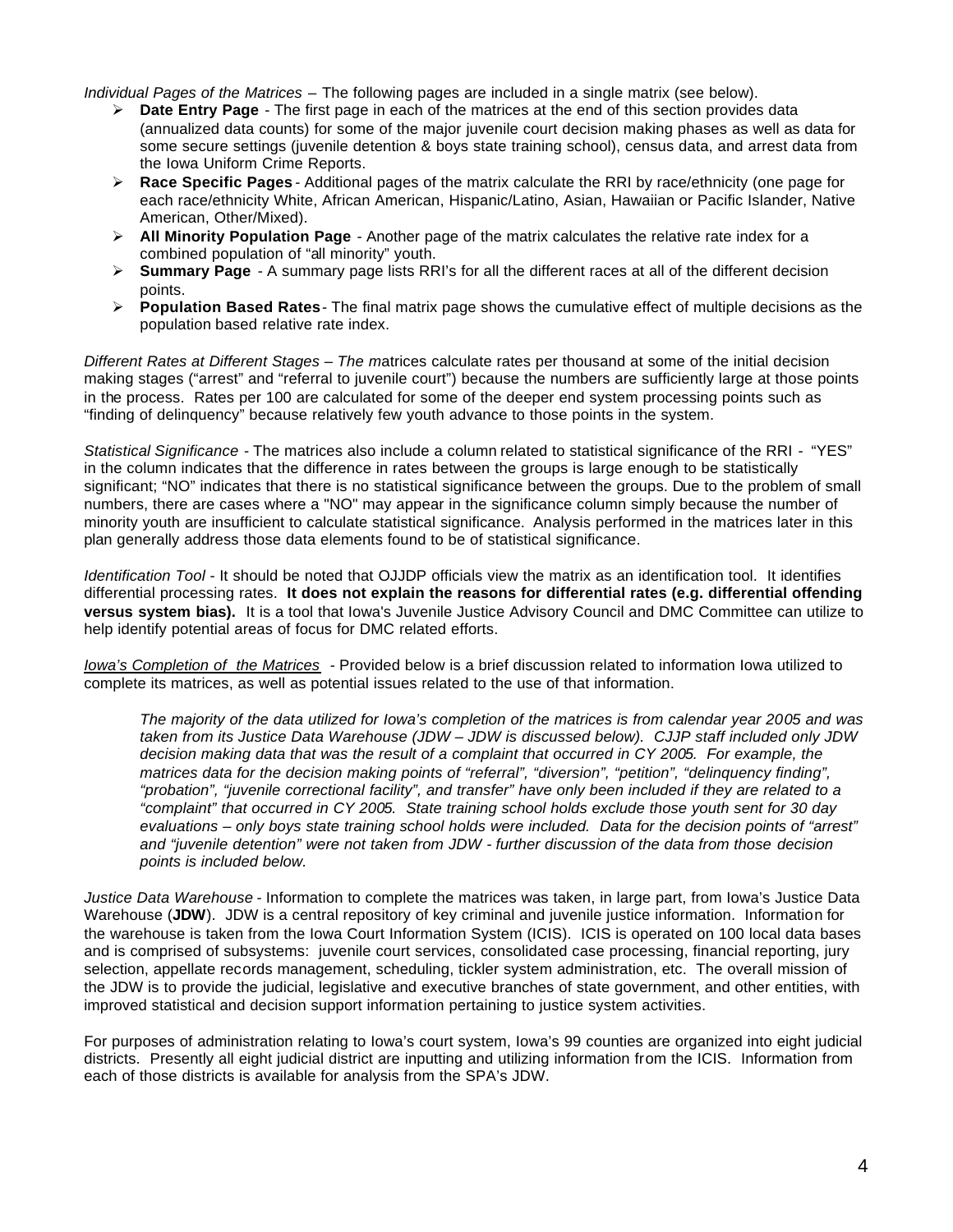The SPA has concluded work on a Justice Research and Statistics Association (JRSA) grant. The project assisted in providing information to enhance Iowa's assessment and monitoring capabilities for the JJDP Act's DMC core requirement. Over the past four years the SPA has worked with a juvenile court services committee (ICIS User Group) and Iowa's Chief Juvenile Court Officers to create agreed upon procedures for data entry and analysis. Juvenile court officials have also provided feedback on design for a variety of standardized reports. The activities associated with the JRSA grant enhanced Iowa's ability to provide juvenile court processing and monitoring information that is being used for completion of OJJDP's DMC Matrices.

*Data Reconciliation -* Each month the SPA works with ICIS User Group staff to validate JDW data against county reports. The data used to complete the below matrices have been through that validation process. **Despite the validation efforts there are still data entry inconsistencies in certain jurisdictions for certain decision points.** Training efforts have continued to improve the quality of the data, and have targeted that specific issue. The SPA will continue discussions with local officials, particularly in those judicial districts where additional data verification is necessary, to determine if any additional training or technical assistance is needed.

*Adult Court Waiver* – The adult court waiver data reflected on the DMC matrices includes those incidents where the juvenile court has waived youth from the juvenile court to the jurisdiction of the adult criminal court. **The adult court waiver data in the matrices does not include information on those 16 and 17-year-old youth that end up under adult court jurisdiction due to statutory exclusion from juvenile court jurisdiction for the commission of certain serious offenses** (forcible felony offenses; certain drug, weapon or gang related offenses) – such statutory exclusion is detailed in Iowa Code Section 232.8(3).

*Arrest Data -* Data for completion of the matrices was taken from the Iowa Uniform Crime Report (UCR). The UCR is generated by the Department of Public Safety (DPS) from law enforcement agencies throughout Iowa that supply information to DPS regarding the numbers and types of arrests that they make every year.

DPS officials note that not all Iowa law enforcement agencies report arrest information, and that some agencies that are presently reporting arrest information under-report juvenile arrest statistics. It is important to note that the arrest rates reported by DPS are adjusted rates and were based on age-specific populations of those law enforcement jurisdictions reporting any data to DPS. If a law enforcement agency underreported data, but reported at least some data, both the arrest and population numbers from that jurisdiction were included in the calculation of the statewide rates reported by DPS. Assuming that the population numbers for given jurisdictions are accurate, and the number of arrests are less than what actually occurred, the actual statewide arrest rate would be greater than that reported below. Given current and past underreporting of juvenile arrests by some jurisdictions, CJJP believes that the arrest rates discussed below are lower than would be seen if all juvenile arrests were reported. The reader is strongly urged to refer to DPS's "2004 Iowa Uniform Crime Report" for more information on this topic.

*Other Data Sources* – As was mentioned briefly above, additional information for completion of the matrices was taken from a juvenile detention facility database that is maintained by the SPA for compliance monitoring for the JJDP Act. Additionally, information was provided from census sources maintained by OJJDP and its contractors. The data sources are noted at the bottom first page of each matrix.

*Incident Based data* – In large part the data reflected in the report are "incident-based," not "youth-based." For example, the statewide matrices reflect 19,915 "incidents" of arrest during the report period. That does not mean that there were 19,915 youth arrested; it means there were that many arrests reported. It is likely that an indivi dual youth could have been reported through multiple arrests. Therefore, the number of youth who have been arrested is lower than the number of incidents reported – the data in the matrices reflect the number of incidents. Similarly, a single arrest incident for a given youth could include multiple offenses. The matrices reflect the number of arrests, not the number of offenses.

*Population Reflected on Matrix – Report Period* - The population group represented in the matrices is youth ages 10-17 (except for STS – only youth from 12-17 are admitted to that institution). The time period reflected for most of the decision points is calendar 2005 (1/1/05 thru 12/31/05). J*uvenile detention facility data has a report period of state fiscal year 7/1/04 through 6/31/05*. *Arrest data are from the Iowa 2004 Uniform Crime Reports.*  Explanations at the bottom of the individual data entry sheets reflect the data source.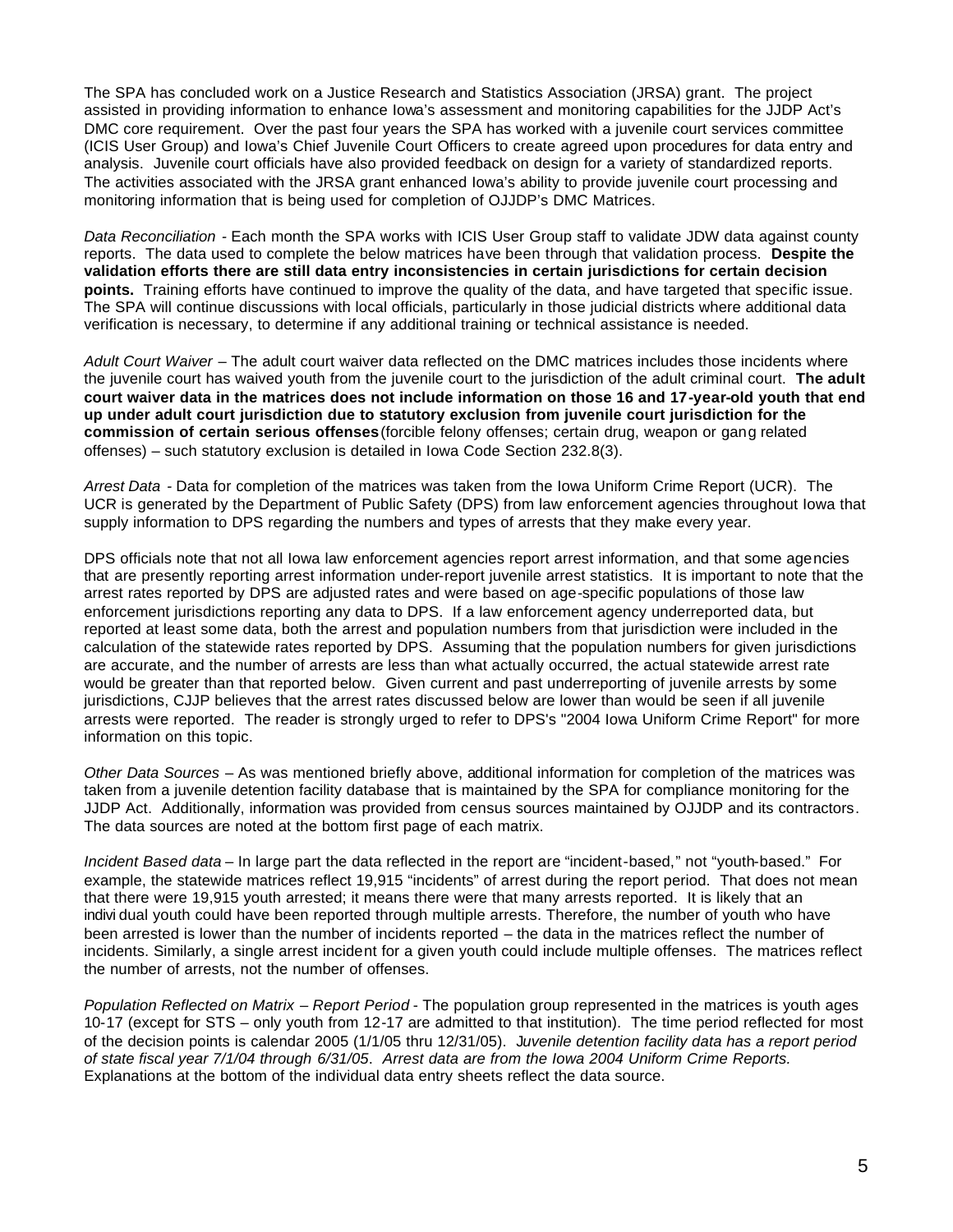*Census Data (Estimates)* - When the SPA completed matrices for submission of its previous 3 year plan, the 2005 JJDP Act formula grant update, official census data from 2000 was used for completion of the matrices. Since then OJJDP officials have provided a variety of census estimate data. The SPA is resubmitting the matrices submitted with the 2005 three year plan utilizing 2003 census estimates. For completion of the matrices submitted with this plan the SPA is utilizing 2004 census estimate. *The matrices revised from the 2005 three year plan will hereafter be referred to as the 2005 matrices. The new matrices completed for submission of this plan will hereafter be referred to as the 2006 matrices.* OJJDP officials indicate is will be a while before 2005 census estimates are available.

*Geographic Area Targeted with the Matrices* - Much of Iowa's DMC effort focuses on providing technical assistance to three sites with high minority populations. The technical assistance sites include the following counties: Black Hawk, Polk, and Woodbury. The technical assistance is provided by the University of Iowa School of Social Work, National Resource Center for Family Centered Practice - the University serves as the state's DMC Resource Center (Resource Center). The Resource Center's efforts are discussed later in this plan. DMC Matrices have been completed for each of Resource Center's TA sites.

## **B. DMC Data Discussions (see E - STATE and F - LOCAL DMC sections)**

Iowa's DMC Approach is focused at both the "state" and "local" level. This DMC report is organized accordingly. The following state and local sections include information regarding (1)DMC Data Discussions, (2)Progress Made in FY 2005, and (3)DMC-reduction Plan for FY 2006-2008.

## **C. Progress Made in FY 2005 (see E - STATE and F - LOCAL DMC sections)**

Iowa's DMC Approach is focused at both the "state" and "local" level. This DMC report is organized accordingly. The following state and local sections include information regarding (1)DMC Data Discussions, (2)Progress Made in FY 2005, and (3)DMC-reduction Plan for FY 2006-2008.

## **D. DMC-Reduction Plan for FY 2006-2008 (see "E" STATE and "F" LOCAL DMC sections)**

Iowa's DMC Approach is focused at both the "state" and "local" level. This DMC report is organized accordingly. The following state and local sections include information regarding (1)DMC Data Discussions, (2)Progress Made in FY 2005, and (3)DMC-reduction Plan for FY 2006-2008.

## **E. State Level DMC Plan**

This section is Iowa's state level DMC plan. The plan includes analysis of data from Iowa's state-level DMC matrices for 2005 and 2006 (click year to access matrices).

### **1. State DMC Data Discussions**

#### **Quantifiable Documentation**

Adequate documentation exists for the development/maintenance of the state DMC plan.

#### **Discussion of State Relative Rate Indexes**

Provided below is analysis of Iowa's statewide matrices (2005 and 2006) *It should be noted that in Iowa the overall numbers of minority youth are small – the number has been listed for all analyses where the RRI is calculated on a number of less than 20. Analysis performed in the matrices discussed for local jurisdictions below references only those data elements found to be of statistical significance. It should be noted that analysis is provided on changes observed in the matrices between their submission with the prior 2005 three year plan and with this 2006 plan – the analysis only comments on changes of .5 or more. Analysis comparing changes between the 2005 and 2006 matrices submissions has not been provided in those circumstances where there were fewer than 25 cases for a given decision phase in a report year.*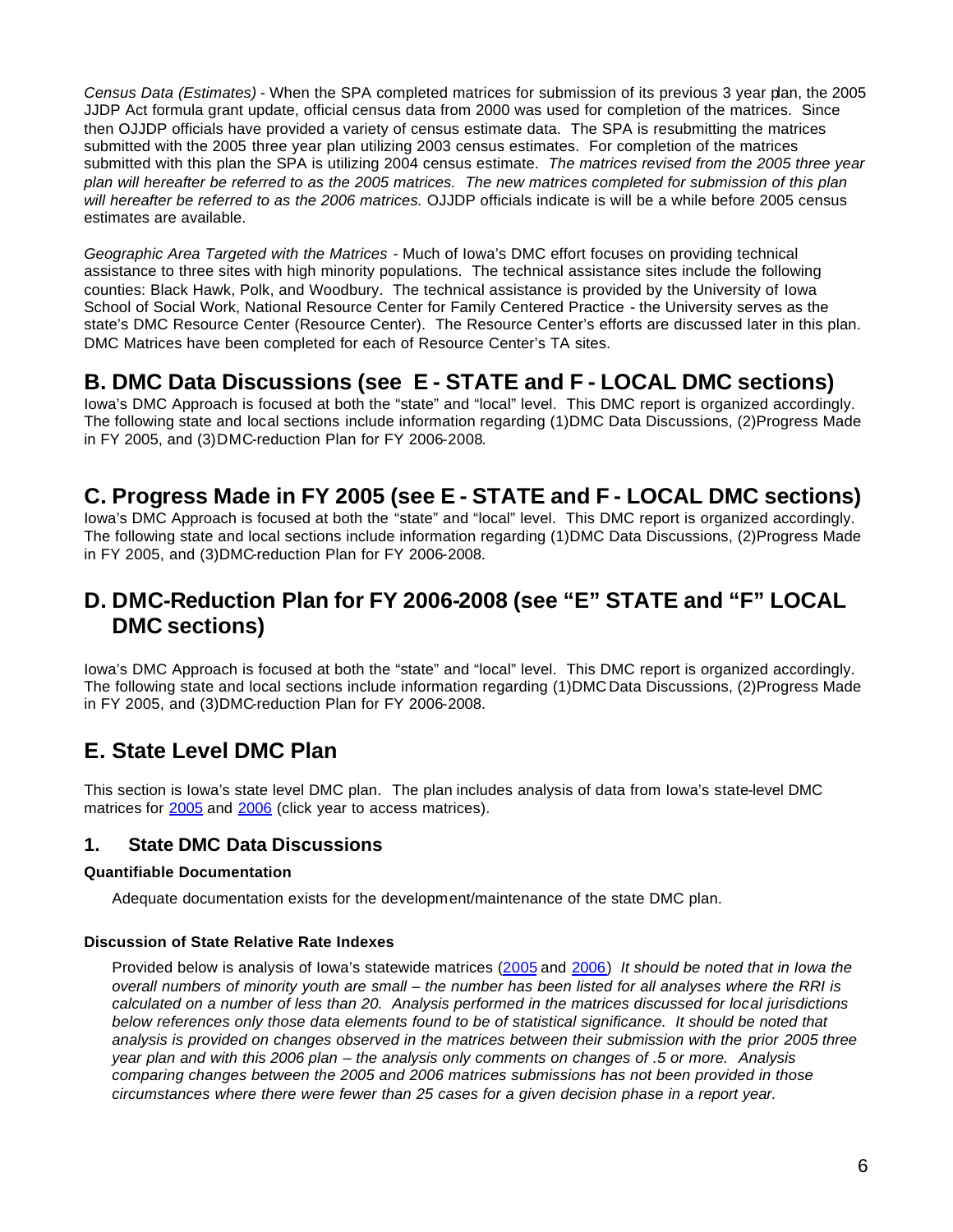- Based on the data in 2006 matrices, the RRI's for African American youth are higher than White youth at the decision points of "arrest" (4.05), "referral" (4.53), "detention" (1.71), and "petitioned (1.63). The RRI's for African American youth at "arrest" and "referral" are higher than for any individual race/ethnicity category. The RRI's for African American youth are lower than those of White youth at the decision points of "diversion" (.68), "delinquency finding" (.96), "probation" (.93), and "transfer to adult court" (.57).
	- o Between 2005 and 2006 the RRI's for African American youth decreased at the following decision making phases including "arrest" (2005=4.73 to 2006=4.05), "diversion" (2005=1.24 to 2006=.68 ), "delinquency finding" (2005=2.10 to 2006=.96), "transfer to adult court" (2005=1.43 to 2006=.57 ).
	- o Between 2005 and 2006 the RRI's for African American youth increased for the following decision making phases including "referral" (2005=3.91 to 2006=4.53), and "petition" (2005=.85 to 2006=1.63).
- Based on the data in the 2006 matrices, the RRI's for Hispanic/Latino youth are higher than White youth at the decision points of "arrest" (1.4), "referral" (1.36), "detention" (1.67), and "petitioned" (1.04). The RRI for Hispanic/ Latino youth are lower than those of White youth at the decision points of "diversion" (.85), and "probation" (.79).
	- o There were no changes of .5 for Hispanic youth between the 2005 and 2006 and or the overall number were less than 25 for a given year.
- Based on the data in the 2006 matrices, the RRI's for Asian youth are higher than White youth at the decision point of "detention" (1.45). The RRI's for Asian youth are lower than that of White youth at the decision point of "arrest" (.61), "referral" (.62), 'diverted (.84), "delinquency finding" (.80), "probation" (.57, n=9) and "transfer to adult court" (.21, n=1).
	- o There were no changes of .5 for Asian youth between the 2005 and 2006 and or the overall number were less than 25 for a given year.
- Based on the data in the 2006 matrices, the RRI's for Native American youth are higher than White youth at the decision points of "arrest" (2.15), "referral" (2.23), "detention" (2.77), "delinquency finding" (1.64) and "confinement in correctional facility" (4.18, n=7), and "transfer to adult court" (1.26, n=5). The RRI's for Native American youth at "secure correctional facility" and "detention" are higher than for any individual race/ethnicity category. The RRI's for Native American youth are lower than White youth at the decision points of "diversion" (.43), "petitioned" (.69), and "probation (.79).
	- o Between 2005 and 2006 the RRI's for Native American youth increased for the following decision making phases including delinquency finding (2005=.79 to 2006=1.64) (2005 n=46 and 2006 n=25).
- Based on the data in the 2006 matrices, the RRI's for all minorities are higher than White youth at the decision points of "arrest" (2.33), "referral" (2.61), "detention" (1.64), "petitioned" (1.38), and "juvenile correctional facility" (1.40). The RRI's for "all minorities" are lower than White youth at the decision making points of "diversion" (.73), "delinquency finding" (.98), "probation" (.88), and "transfer to adult court" (.66).
	- o Between 2005 and 2006 the RRI's for all minorities decreased at the following decision making phases including delinquency finding (2005=1.59 to 2006=.98) and transfer to adult court (2005=1.25 to 2006=.66 ).

### **2. Progress Made at the State Level in 2005**

Listed below is an overview of Iowa's existing efforts to impact DMC. *The activities outlined below have been approved by the DMC Committee and the SAG.* It should be noted that the activities as well as specific goals and objectives are discussed as well in the section 6 of this plan.

*DMC Committee* - Iowa continues to maintain an active DMC Committee. The group has met approximately every other month for the past 6 years. The group includes members of the minority community, a broad base of juvenile justice system related staff, local planners, researchers, community activists, etc. The DMC Committee is a subgroup of the SAG, but many of its members are not on the SAG. The SPA provides the staff support for Iowa's DMC Committee.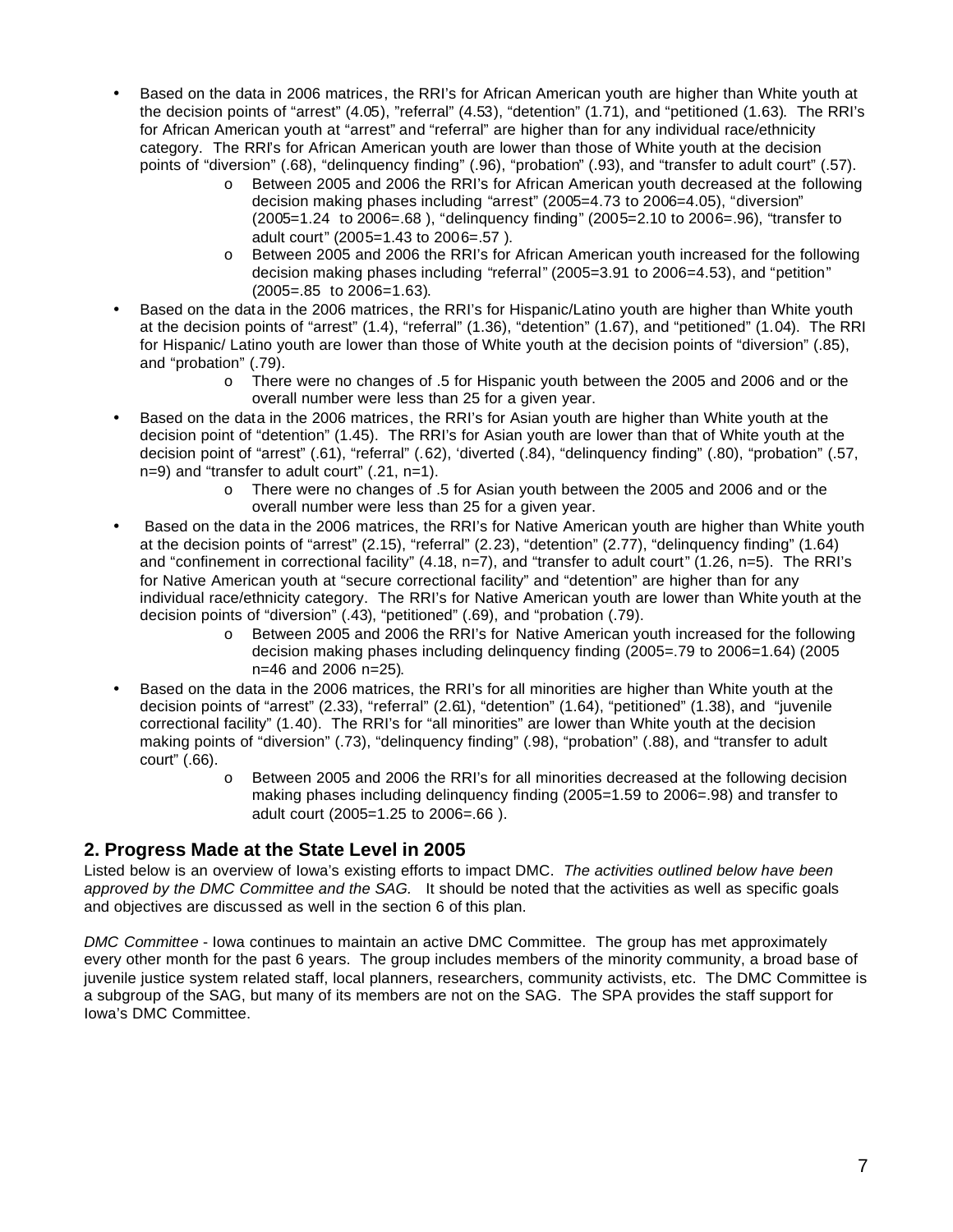#### **DMC Committee Activities Implemented**

- Provide oversight for all the DMC related activities of the SAG.
- Assist in the planning and implementation of the DMC Resource Center
- Involved in the planning of Iowa's DMC Conferences in November 2002, 2003, 2004, and 2005.
- Involved in providing a variety of information to local media.
- Involved in feedback and review of DMC Matrices.

#### **DMC Committee Activities Not Implemented**

• Planned activities were implemented – committee continues to look for ways to modify efforts regarding use of information to broader audiences.

*DMC Resource Center -* In January of 2002 Iowa initiated its DMC Resource Center effort with the University of Iowa School of Social Work, National Resource Center for Family Centered Practice. The University has established a DMC Resource Center (Resource Center). The Resource Center concept was developed with consultation from OJJDP staff (Heidi Hsia) and technical assistance consultant (Randy Thomas). The Resource Center effort is considered one of Iowa's major DMC-related achievements. **The SAG has approved \$70,000 from this 2006 three year plan update funding (see budget section below) to continue its DMC Resource Center effort.**

#### **DMC Resource Center Activities Implemented**

- Implementation support for annual DMC Conference. The annual conference averages 250 persons attending the late fall conference, which will be held this year on November 30 - December 1, 2006. The conference attracted attendees from at least 15 states and the District of Columbia including Midwest DMC Coordinators from surrounding states.
- Technical assistance to three local lowa Sites planning assistance, data analysis, training, local event facilitation, etc. (see detailed information regarding efforts in sites later in this report).
- Receive feedback from local DMC sites, DMC Committee and SPA to monitor the effectiveness of their efforts.
- Maintenance of State DMC Website website contains information relevant to DMC (http://www.uiowa.edu/~nrcfcp/index\_dmcrc.htm).
- Work with state DMC Committee on various DMC-related activities.

#### **DMC Resource Center Activities Not Implemented**

• All planned activities were implemented.

*Other State Level Efforts Implemented Related to DMC* – List below are a variety of other state activities with direct relevance to DMC.

- *Justice Data Warehouse* An extensive discussion of the justice data warehouse (JDW) was provided at the beginning of the DMC plan. *JDW will continue to be a critical tool as Iowa moves forward with implementation of its DMC efforts.* It is a tool that will be accessed as Iowa updates its assessment process in select counties and works to develop a state detention risk assessment tool. Those efforts are discussed below in section 6.
- *Community Allocation Process* As described earlier in the "three year program plan" section of this report, the SAG and the SPA are now in the fifth year of a process that utilizes a significant portion of JJDP Act Title II and V funds, enforcing underage drinking funds, and JAIBG funds through a community allocation process. The funds are allocated to local Decat Governance boards. Through the Decat process communities are allowed to prioritize funding to locally address the child welfare/juvenile justice issues of greatest importance. Some of the types of programming funded through the local allocation process with the potential to impact DMC include local conferences, substance abuse prevention activities, after school or summer school programs, specialized curriculum, tracking and monitoring, school based liaisons, day treatment, aftercare, etc. The allocation process has helped move decision making to the local level where it is believed that there is ultimately the greatest potential for impacting DMC. A vital role for the SPA staff and the DMC Resource Center will be to serve as a resource to assist local planning entities with information, training, local planning tools, programmatic information etc. *Over the upcoming year the DMC Committee and the Gender Specific Services Task Force will be meeting*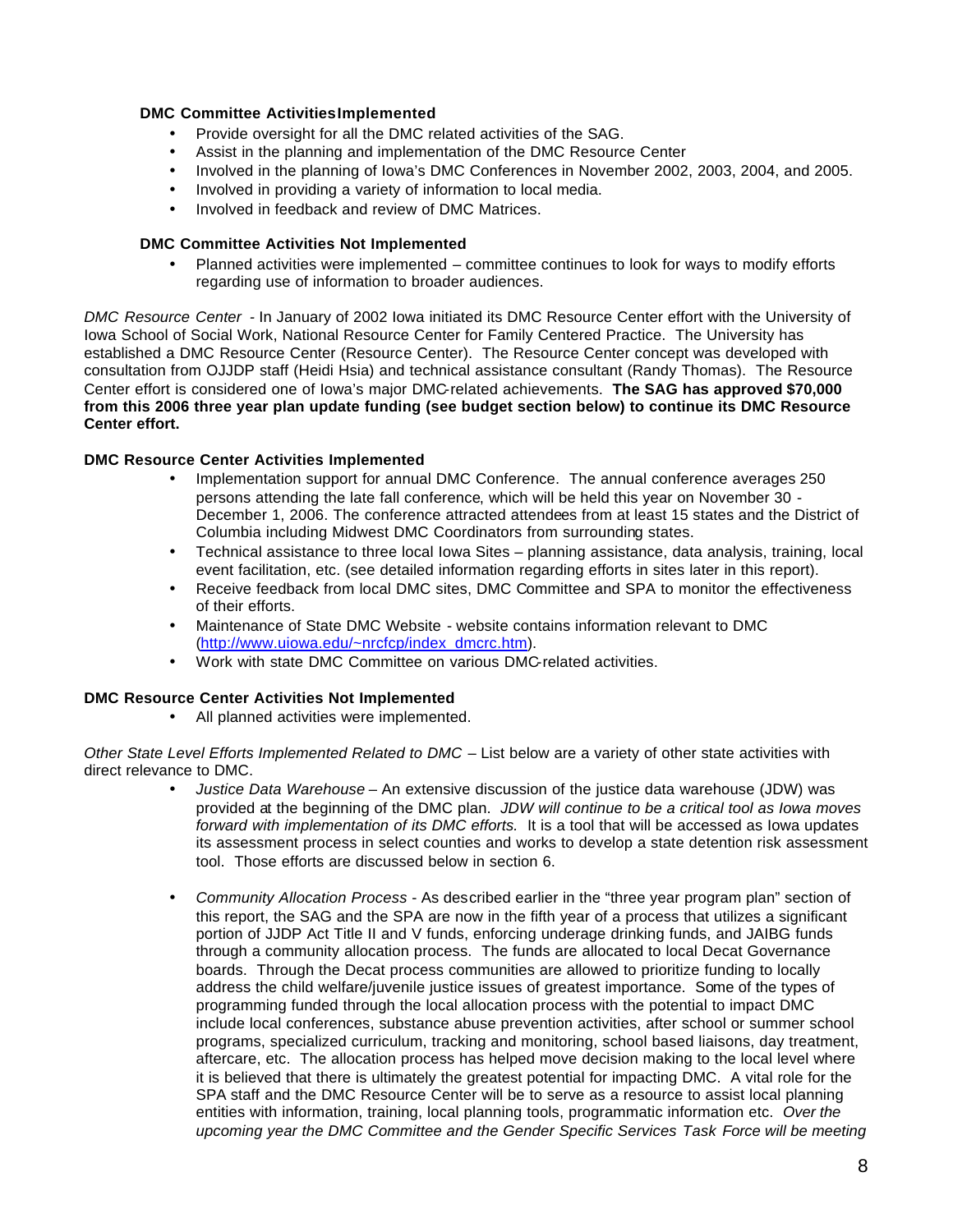*with Chief Juvenile Court Officers and Department of Human Services Service Area Administrators to encourage Decats to expand local analysis to more fully include the needs of minority youth and girls. The SPA will also work with the DMC Resource Center to consider ways that they can assist the local planning and programming taking place with the allocation process.*

- *JJDP Act Secure Facility Compliance Monitoring* A significant part of Iowa's compliance monitoring for the JJDP Act DMC requirement relates to its secure facility monitoring for other JJDP Act requirements such as jail removal, sight and sound separation, and deinstitutionalization of status offenders. As was described earlier in this report, the SPA has a fairly extensive compliance monitoring system. Virtually all of the state's compliance monitoring information is collected by race. *Iowa will continue to maintain that system.*
- *Updated Assessment Activities* For over a year Michael Leiber, chair of Iowa's DMC Committee and a professor and researcher at the University of Northern Iowa, has been involved in a project that will allow for case specific tracking on a sample of youth in four Iowa counties, Black Hawk, Linn, Johnson and Scott. Dr. Leiber is utilizing information provided from JDW as he completes his assessment process. The effort has the goal of allowing the DMC Committee, the SPA, and the SAG to revisit an earlier assessment on juvenile court decision making that Leiber conducted in the early 90's. Leiber has concluded collection of data in those counties and is presently cleaning (verifying for accuracy) that data. It is anticipated that Dr. Leiber will have preliminary study information available to share with the SPA in the Spring of 2006. Dr. Leiber is performing the research with his own resources.
- *Local Assessment Study –* During the past year Michael Leiber collected information on a sample of cases for youth held in detention in Black Hawk County's juvenile detention facility. He has begun analysis and is expecting to release preliminary finding in the spring of 2006. He will work with the SPA for the release of that information.
- *Information Effort with the Iowa Department of Human Services In the spring and summer of* 2004 and 2005 the DMC Committee and the Gender Specific Services Task Force released reports that provided county level state service and decision making information. Data from those reports are available on the SPA's website (http://www.state.ia.us/dhr/cjjp/juve\_delinq\_data/juve\_data.html). Fairly extensive court processing/service information is provided by race and gender. The effort provides information regarding a variety of state DHS services (i.e. group care, family foster care, family centered services, shelter care, detention, state training school admission, etc.), and court decision making phases (referral, diversion, petition, consent decree, adjudication, etc.). The information has assisted a variety of state and local officials in their planning efforts.
- *Juvenile Detention Risk Assessment Effort* At the November 2003 Iowa DMC Conference a number of the Resource Center's local technical assistance sites vocalized a desire for state/federal level support for a localized juvenile detention risk assessment process. Heidi Hsia from OJJDP attended the conference and offered technical assistance to support the effort. The SPA has received technical assistance from a researcher from the Washington State Institute for Public Policy. The goal is to provide a state-level tool that can be operated on the Iowa Court Information System (ICIS – state level mainframe systems that provides information for JDW). The SPA is working with Iowa's Chief Juvenile Court Officers (juvenile probation officers – Iowa has 8 chiefs – one in each judicial district) to implement the activity. A pilot detention screening tool is being piloted presently in three judicial districts. Iowa will be requesting additional technical assistance from OJJDP to assist with data analysis and other related issues as this project moves forward
- *Iowa DHS Effort to Impact on Needs of Youth of Color in the Child Welfare System* As part of the DHS child welfare system redesign there was a specific desire to increase statewide awareness, examine decision-making, provide more cultural responsive services and improve outcomes for children of color. The redesign was discussed in the "system description" section of the three year plan. The child welfare redesign related to youth of color calls for a two-pronged approach consisting of 1) the initiation of local demonstration projects to impact on positive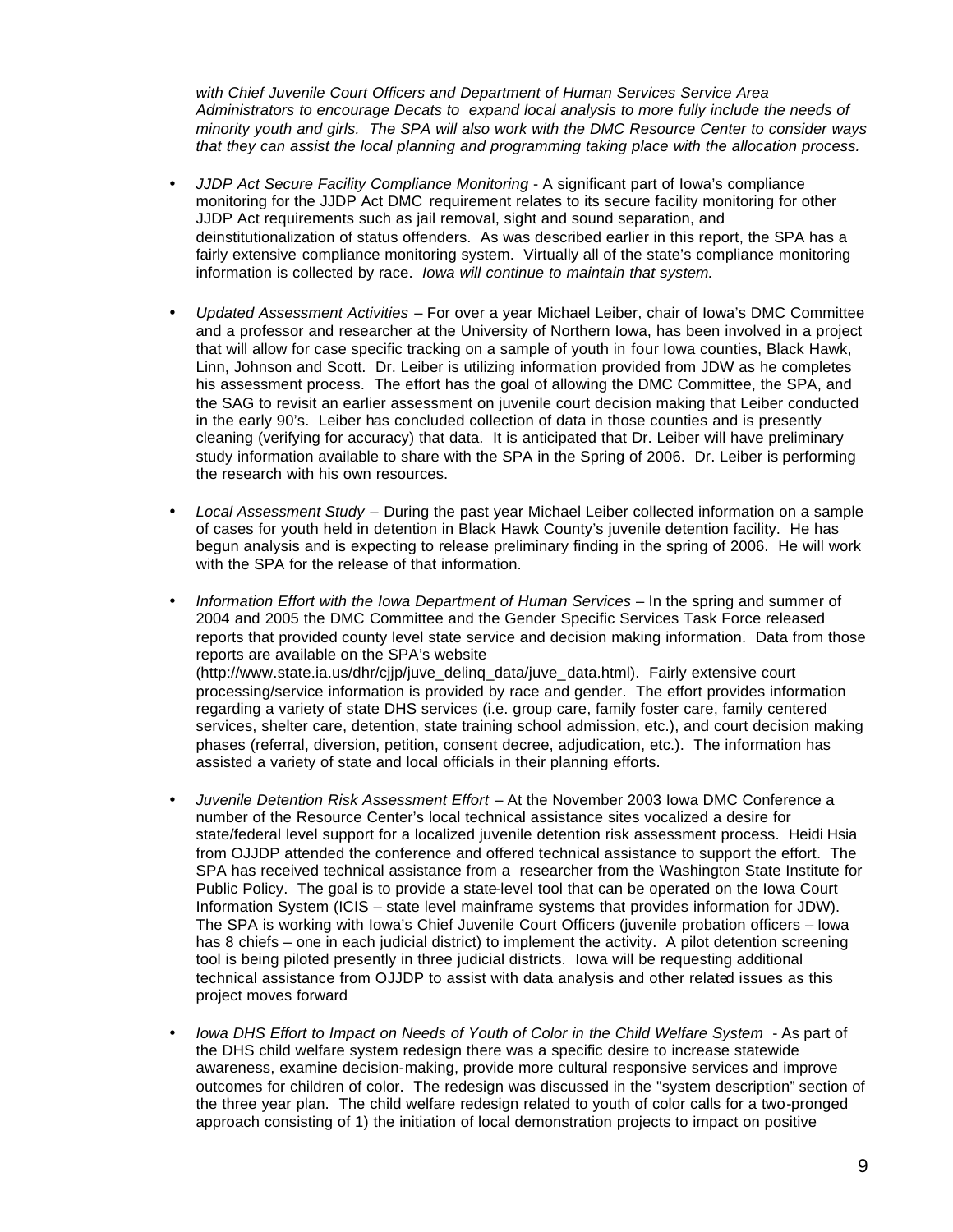outcomes for youth of color, and 2) and partnering with the existing efforts of the DMC Resource Center related to policy recommendations and site work (University of Iowa). Over the past 9 months the Resource Center has been involved in examining data on decision points (both quantitative data through the Child Welfare Information System and qualitative data collected through on-site shadowing at DHS offices), providing technical assistance to the two local sites involved in the DHS initiative (Woodbury and Polk Counties), and working to connect the child welfare and juvenile justice systems. Both of the DHS sites are sites the Resource Center is working with for its juvenile justice related work with the SPA and the DMC Committee. The Resource Center has especially attempted to connect the DHS efforts with its juvenile justice related activities in those sites. DHS staff have also been serving on the SAG's DMC Committee. Funding from the DHS Children of Color effort helped support the DMC Committee's December 2005 DMC Conference.

• *Urban Children are Really Essential* (U.C.A.R.E.) – Urban Dreams, a local youth serving agency secured a federal grant that allows DMC related efforts in a number of Iowa communities. The DMC Committee is partnering with U.C.A.RE. to target efforts in some of the communities in which the DMC Resource Center is working or in other areas of the state with high minority populations.

#### **3. DMC Reduction Plan for FY 2006-08**

Provide below is the state level reduction plan related to DMC.

#### **Overview of Activities, Timeline, & Identification of Efforts Supported with Formula Grant Related Funding**

| <b>Activity</b>                                                                                                                                                                                                            | <b>Timeline</b>                                                                                                                                         | <b>Amount Formula \$</b> |
|----------------------------------------------------------------------------------------------------------------------------------------------------------------------------------------------------------------------------|---------------------------------------------------------------------------------------------------------------------------------------------------------|--------------------------|
| <b>DMC Committee</b><br><b>Continue Regular Meetings</b><br>$\bullet$<br>Assist w/ Resource Center<br>$\bullet$<br>Assist w/ Planning Conference<br>$\bullet$<br>Information to Media<br>$\bullet$<br>Feedback on Matrices | Approx Every 2 Months<br>Progress Reports - Applications<br>Meetings & Subcommittee Mtgs<br>Period Reports to Media<br><b>Annual Review of Matrices</b> |                          |
| <b>Activity</b>                                                                                                                                                                                                            | <b>Timeline</b>                                                                                                                                         | <u>Amount Formula \$</u> |
| <b>DMC Resource Center</b><br>Continue $TA - 3$ sites<br><b>Continue Annual Conference</b><br>$\bullet$<br>Continue to provide Info.<br>$\bullet$                                                                          | <b>Visit Sites Quarterly</b><br>Late Nov./Early Dec. 06<br>DMC Mtgs. - Website Postings                                                                 | \$70,000                 |
| Justice Data Warehouse                                                                                                                                                                                                     | Annual Updates Matrices & Reports                                                                                                                       |                          |
| <b>Community Allocation Process</b><br>Information from prog rep.<br>Meet w/ Chiefs & SAMS<br>$\bullet$                                                                                                                    | <b>Fall 2006</b><br>Spring 06                                                                                                                           |                          |
| <b>Compliance Monitoring</b>                                                                                                                                                                                               | Annual OJJDP Schedule                                                                                                                                   |                          |
| <b>Updated Assessment</b>                                                                                                                                                                                                  | Results - Spring/Early Summer 06                                                                                                                        |                          |
| <b>Local Detention Assmt. Study</b>                                                                                                                                                                                        | Results - Spring/Early Summer 06                                                                                                                        |                          |
| <b>DHS Information Effort</b>                                                                                                                                                                                              | Updated Report - Spring 06                                                                                                                              |                          |
| <b>Detention Risk Assmt.</b>                                                                                                                                                                                               | Study Findings - Fall/Early Winter 06                                                                                                                   |                          |
| Youth of Color - DHS                                                                                                                                                                                                       | Continued Throughout 06                                                                                                                                 |                          |
| U.C.A.R.E.                                                                                                                                                                                                                 | Continued Throughout 06                                                                                                                                 |                          |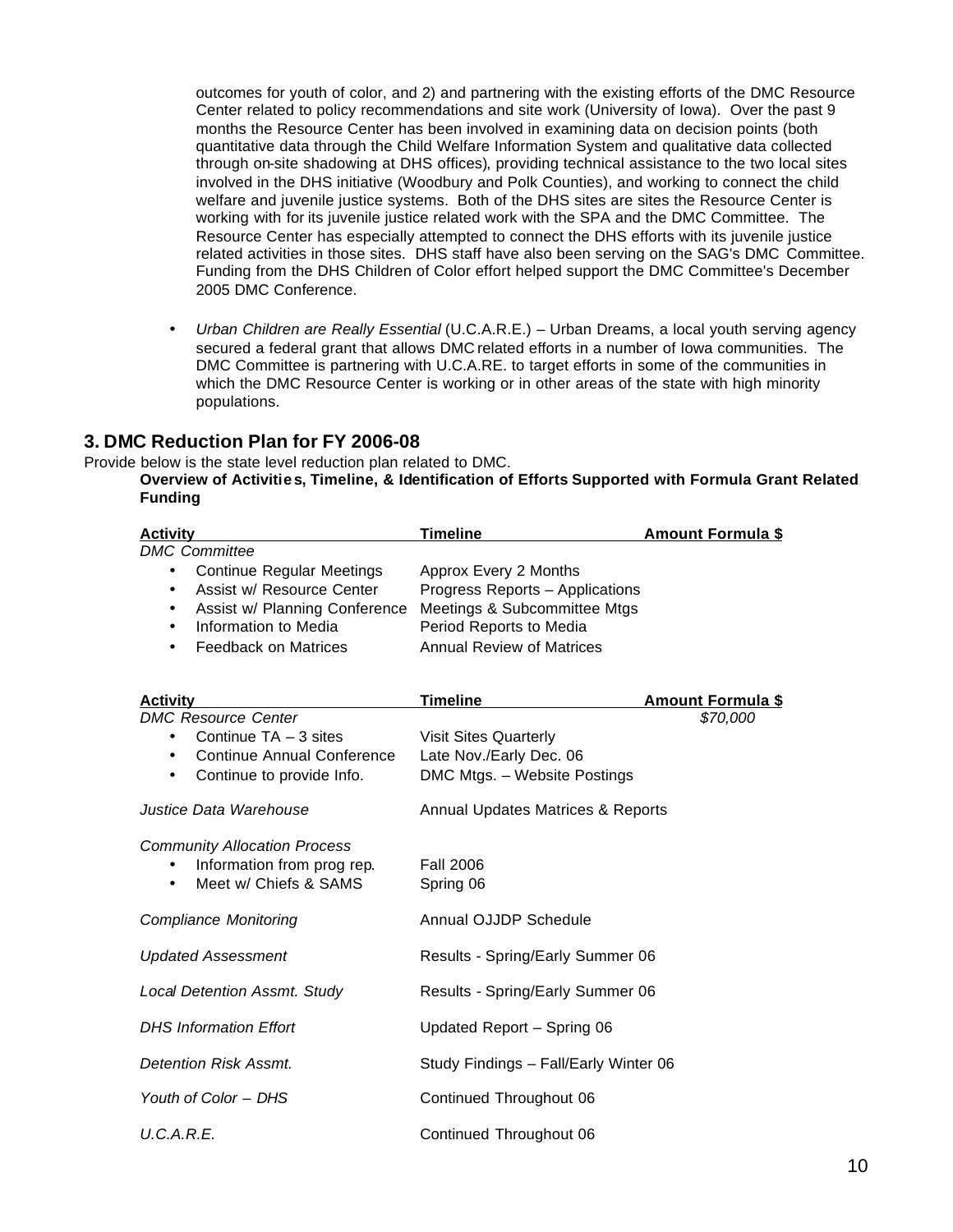## **F. Local Level DMC Plan**

*Local Interventions –* Iowa has utilized a technical assistance effort which is being implemented through the DMC Resource Center. The Resource Center has in the past worked with at least nine Decat projects or other local planning entities to increase awareness and enhance their local data analysis, planning and policy efforts related to DMC. (Black Hawk, Polk, Woodbury, Hamilton/Humboldt/Wright, Muscatine, Scott, Webster, Linn and Johnson Counties). All of the sites have higher than average minority populations, express concern about overrepresentation and have significant over-representation related issues. Currently resources are only available to provide continuing targeted technical assistance to Black Hawk, Polk and Woodbury; however, contact is being maintained and some activity exists in the other sites. Matrices have been completed for each of the three Counties and are included at the end of this report as attachments (Black Hawk County Matrices -- 2005 and 2006, Woodbury County Matrices – 2005 and 2006, and Polk County Matrices -- 2005 and 2006).

*It should be noted that DMC matrices have been completed for each of the above referenced target local intervention sites. Analysis performed in the matrices discussed for local jurisdictions below references only those data elements found to be of statistical significance. It should be noted that analysis is provided on changes observed in the matrices between their submission with the prior 2005 three year plan and with this 2006 plan – the analysis only comments on changes of .5 or more. Analysis comparing changes between the 2005 and 2006 matrices submissions has not been provided in those circumstances where there were fewer than 25 cases for a given decision phase in a report year.* 

## **A. BLACK HAWK COUNTY A1. Black Hawk County DMC Data Discussions**

#### **Quantifiable Documentation**

Adequate documentation exists for the development/maintenance of the state DMC plan. Matrices have been completed for Black Hawk County for 2005 and 2006 (click year to access matrices).

#### **Discussion of State Relative Rate Indexes (**2005 and 2006 (click year to access matrices).

- Black Hawk County has the highest percentage of African American youth (15%) in the state.
- Based on the data in the 2006 matrices, the RRI's for African American youth are higher than White youth at the decision points of "arrest" (3.75), "referral" (4.11), "detention" (1.64), "petitioned" (1.55), "delinquency finding" (1.09), "correctional facility" (2.62). The RRI's for African American youth are lower than those of White youth at the decision point of "diversion" (.66).
	- o Between 2005 and 2006 the RRI's for African American youth increased for the following decision making phase: "referral" (2005=3.48 to 2006=4.11).

#### **A2. Progress Made in Black Hawk County in 2005**

**Black Hawk County Site Activities Implemented**

- Utilized visit by technical assistant/consultant Randy Thomas through OJJDP working in concert with Resource Center and SPA to build a coalition which remains intact and active.
- Continued efforts of local DMC Committee.
- Collected local data for use by Juvenile Court Services and the Committee analyzed by the DMC Resource Center.
- Actively participated in state DMC Conference, and state DMC Committee.
- Obtained staff support for local efforts through UCARE initiative sponsored by Urban Dreams, a non-profit agency in Des Moines, IA.
- With DMC Resource Center assistance identified funding opportunities.
- Actively participated in state DMC Conference, and state DMC Committee.

#### **Black Hawk County Site Activities Not Implemented**

All planned activities were implemented.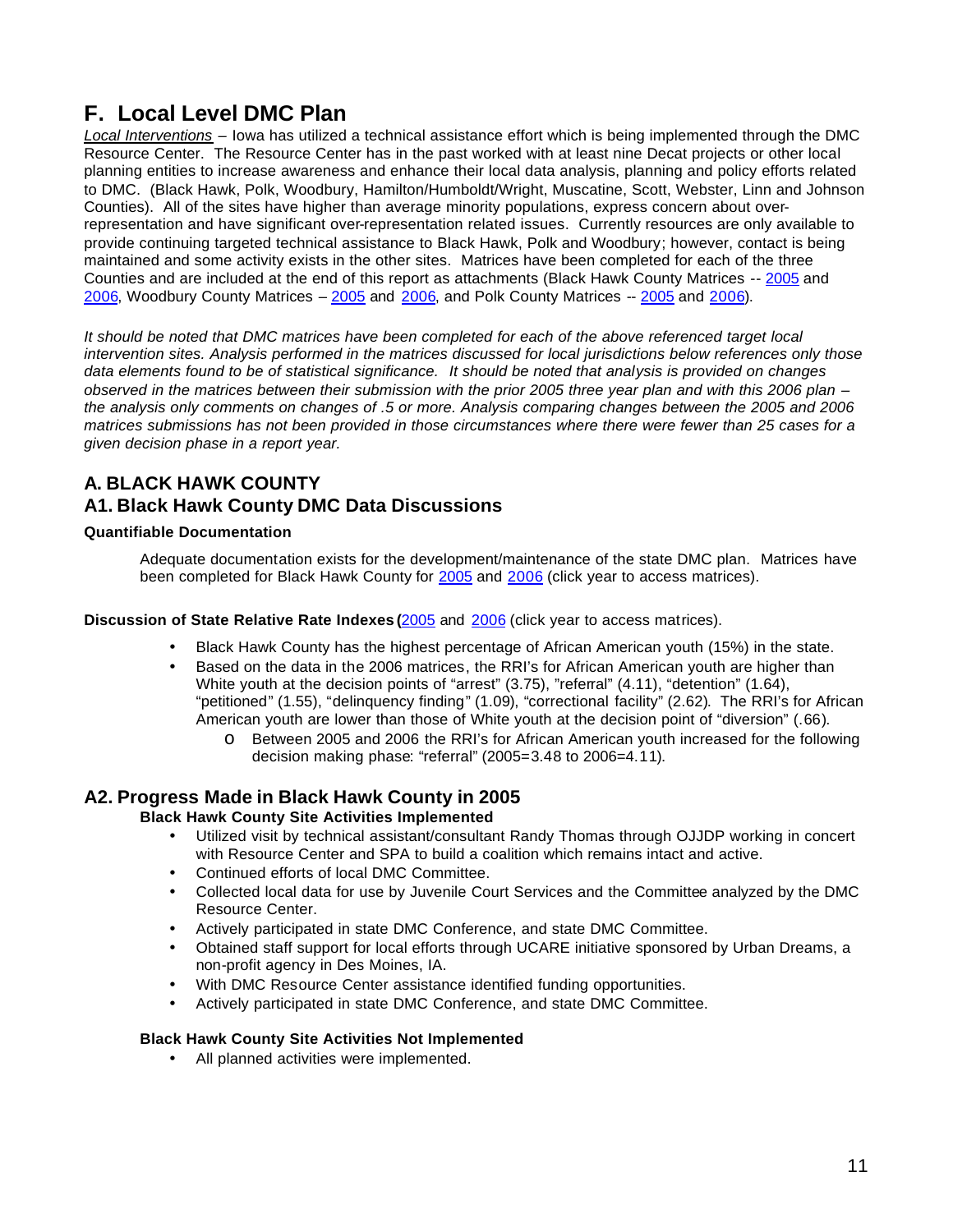## **A3. DMC-Reduction Plan for Black Hawk County - FY 2006-08**

**Overview of Activities, Timeline, & Identification of Efforts Supported with Formula Grant Related Funding**

| <b>Activity</b>                                                                                                                                                                                                                           | Timeline                              | <b>Amount Formula \$</b> |
|-------------------------------------------------------------------------------------------------------------------------------------------------------------------------------------------------------------------------------------------|---------------------------------------|--------------------------|
| Participate in State DMC Committee                                                                                                                                                                                                        | Approx Every 2 Months                 |                          |
| Continue Participation of State Conf.                                                                                                                                                                                                     | Late Nov./Early Dec. 06               |                          |
| Participate in Local DMC Committee                                                                                                                                                                                                        | Local Committee meets monthly         |                          |
| Utilize DMC Res. Cntr.<br>Partic. of DMCRC-Local Mtgs.<br>$\bullet$<br>Analysis of UCARE Surveys<br>$\bullet$<br>Analysis of JCS Data<br>$\bullet$<br>Wraparound plan develop.<br>$\bullet$<br>Info or UCARE - funding opps.<br>$\bullet$ | Quarterly visits from Resource Center |                          |
| Support DMC Altern.<br>$\bullet$                                                                                                                                                                                                          | Continue funding for JCS/Decat        |                          |

## **B. WOODBURY COUNTY**

### **B1. Woodbury County DMC Data Discussions**

#### **Quantifiable Documentation**

Adequate documentation exists for the development/maintenance of the state DMC plan. Matrices have been completed for Woodbury County for 2005 and 2006 (click year to access matrices).

**Discussion of State Relative Rate Indexes** (Matrices have been completed for Woodbury County for 2005 and 2006 (click year to access matrices.)

- Woodbury County has the highest number of Native American youth (n=416 age 10-17) of all Iowa counties. It is one of Iowa's most diverse counties: Hispanic/Latino youth (14%), African American youth (4%), Native American youth (3%) and Asian youth (3%).
- Based on the data in the 2006 matrices, the RRI's for Native American youth are higher than White youth at the following decision points: "arrest" (3.01), "referral" (3.76), "secure detention" (1.80), "petitions" (1.08), "delinquency finding" (1.12). The RRI's for Native American youth are lower than White youth at the decision phase of "diversion (.37).
	- o Between 2005 and 2006 the RRI's for Native American youth increased for the following decision making phase: "referral" (2005=3.21 to 2006=3.76).
	- o Between 2005 and 2006 the RRI's for Native American youth decreased at the following decision making phase: "arrest" (2005=4.02 to 2006=3.01).
- Based on the data in the 2006 matrices, the RRI's for African American youth are higher than White youth at the decision points of "arrest" (2.99), "referral" (3.21), "secure detention" (2.17), "cases petitioned" (1.05) "delinquent findings" (1.81) and "probation" (1.27). The RRI's for African American youth are lower than White youth at the decision phase of "diversion" (.61).
	- o Between 2005 and 2006 the RRI's for African American youth increased for the decision making phase of "probation" (2005=.54 to 2006=1.27).
- Based on the data in the 2006 matrices, the RRI's for Hispanic youth are higher than White youth at the decision points of "arrest" (1.19), "referral" (1.71), and "secure detention" (1.49). The RRI's for Hispanic youth are lower than White youth at the decision phase of "petitioned" (.67).
	- o Between 2005 and 2006 the RRI's for Hispanic youth increased for the decision making phase of "referral" (2005=1.07 to 2006=1.71).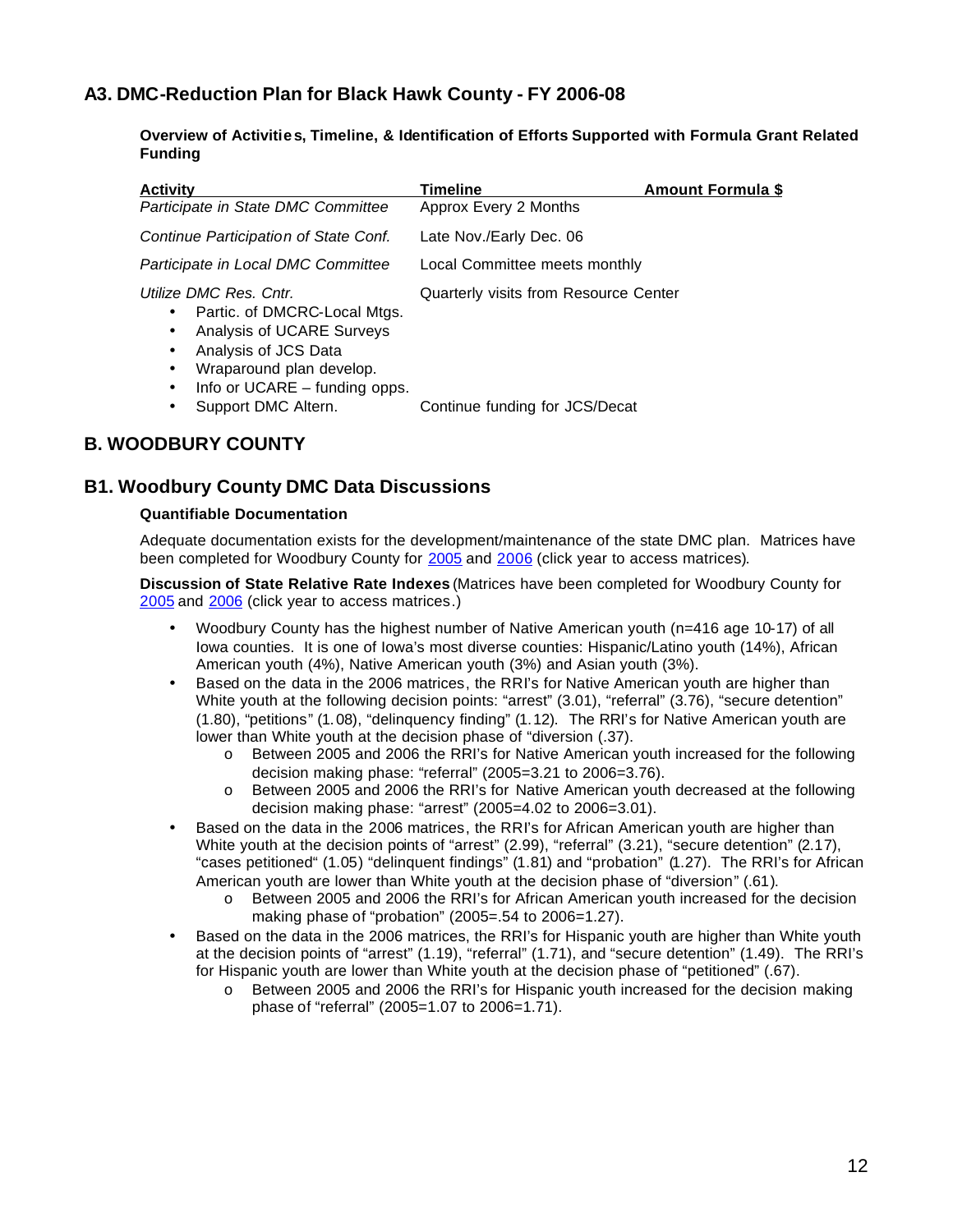## **B2. Progress Made in Woodbury County in 2005**

Woodbury County Site Activities Implemented

- Conducted local level DMC Conference. Utilized federal TA providers as speakers at conference and for other local DMC issues.
- Actively participated in state DMC Conference, and state DMC Committee.
- Decat plans reflect that DMC is an issue facing community.
- Obtained staff support for local efforts through UCARE initiative sponsored by Urban Dreams, a non-profit agency in Des Moines, IA.
- Connected four local community groups targeting over-representation in the juvenile justice and child welfare systems and UCARE initiative.
- Conducted local training through DMC Resource Center and Minority Youth and Families Initiative - Iowa Department of Human Services.
- Actively participated in state DMC Conference, and state DMC Committee.

Woodbury County Site Activities Not Implemented

• All planned activities were implemented.

### **B3. DMC-Reduction Plan for Woodbury County - FY 2006-08**

#### **Overview of Activities, Timeline, & Identification of Efforts Supported with Formula Grant Related Funding**

| Activity                              | Timeline                           | <b>Amount Formula \$</b> |
|---------------------------------------|------------------------------------|--------------------------|
| Participate in State DMC Committee    | Approx Every 2 Months              |                          |
| Continue Participation of State Conf. | Late Nov./Early Dec. 06            |                          |
| Coordinate Local DMC Committees       | Dec. 06                            |                          |
| Utilize DMC Res. Cntr.                | 1/4 ly visits from Resource Center |                          |

- Coord. Local DMC Conf.
- Partic. of DMCRC-Local Mtgs.
- Analysis of Local Data
- Coordinate w/ UCARE
- Provide CC Training

#### **C. POLK COUNTY**

It should be noted that in July of 2002 Iowa initiated a DMC Diversion effort with Polk County. The diversion effort was been supported with feedback and participation from the DMC Committee, SAG, SPA, and OJJDP staff (Heidi Hsia). Polk County is also one of the technical assistance sites of the Resource Center. **Funding to support the DMC Diversion effort ended July 1, 2005 (the project received grants for two consecutive years of JJDP Act formula grant funds at 80,000/yr). In the federal fiscal year 2005 application process the SAG made a decision to discontinue funding for the DMC Diversion effort.** Information is provided below in a format similar to that of the other technical assistance sites discussed above.

#### **C1. Polk County DMC Data Discussions**

#### **Quantifiable Documentation**

Adequate documentation exists for the development/maintenance of the state DMC plan. Matrices have been completed for Polk County for 2005 and 2006 (click year to access matrices).

**Discussion of State Relative Rate Indexes** (Matrices have been completed for Polk County for 2005 and 2006 (click year to access matrices)

• Polk County is the largest county in Iowa. It has the largest number of African American youth (age 10-17, n=3,222), Hispanic/Latino youth (age 10-17, n=2,884), and Asian youth (age 10-17, n=1,376) of any county in Iowa.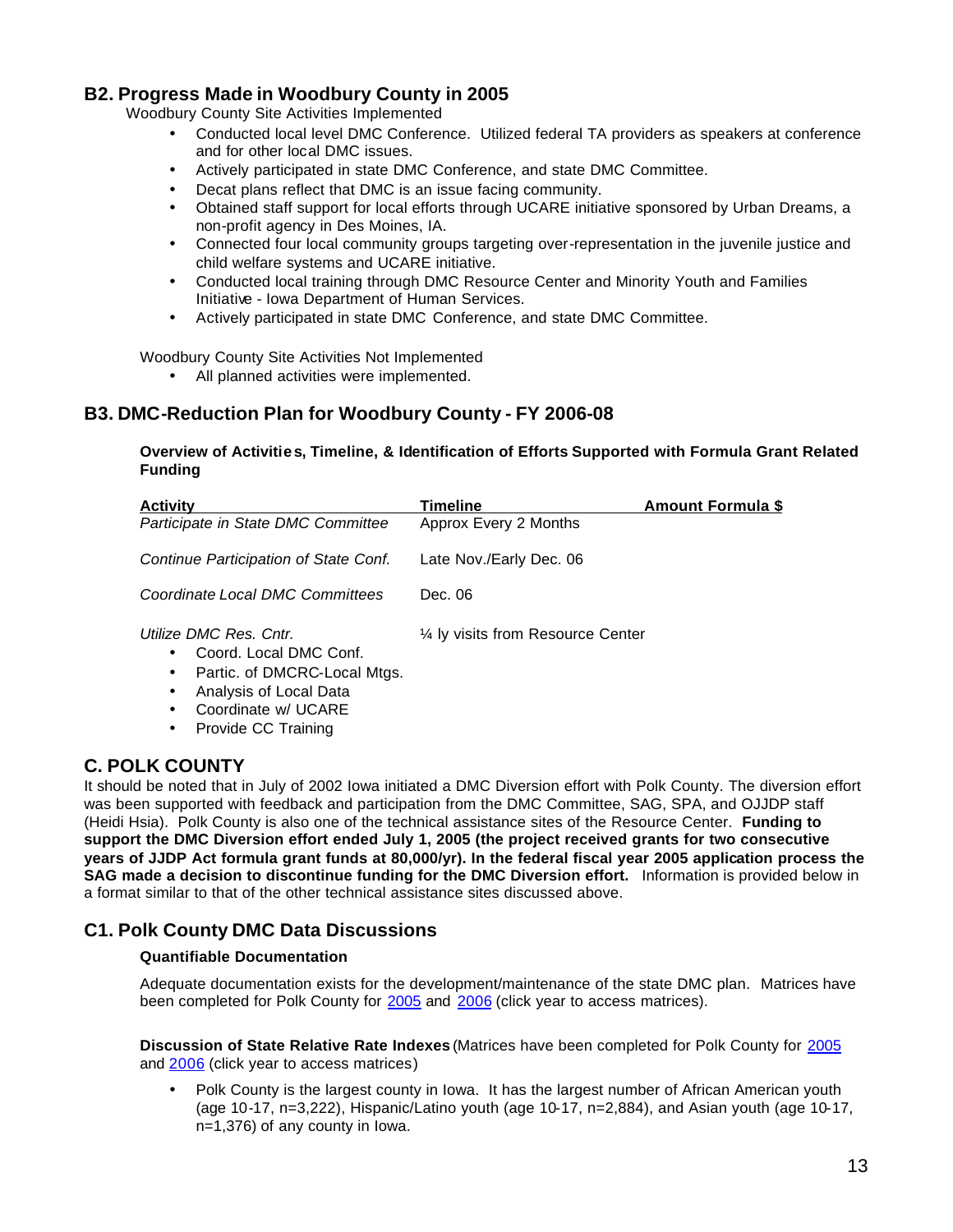- Based on the data in 2006 matrices, the RRI's for African American youth are higher than White youth at the decision points of "arrest" (1.59), "referral" (3.97), "detention" (1.50), "petitioned (1.40), and "delinquency finding (1.22). The RRI's for African American youth are lower than those of White youth at the decision points of "diversion" (.84), "probation" (.98), "correctional facility (.76) and "transfer to adult court" (.95).
	- o Between 2005 and 2006 the RRI's for African American youth decreased at the decision making phase of "arrest" (2005= 3.37 to 2006= 1.59).
	- o Between 2005 and 2006 the RRI's for African American youth increased for the decision making phase of "referral" (2005=3.21 to 2006=3.97).
- Based on the data in 2006 matrices, the RRI's for Hispanic youth are higher than White youth at the decision points of "referral" (1.24), "detention" (1.46), and "petitioned (1.82). The RRI's for Hispanic youth are lower than those of White youth at the decision points of "arrest" (.34), "diversion" (.85), and "delinquency finding (.71).
	- o Between 2005 and 2006 the RRI's for Hispanic youth decreased at the decision making phase of "arrest" (2005=1.01 to 2006=.34).
- Based on the data in 2006 matrices, the RRI's for Asian youth are lower than those of White youth at the decision points of "arrest" (.49), "diversion" (.83), and "detention" (. 71).

### **C2. Progress Made in Polk County in 2005**

### **Polk County Site Activities Implemented**

- Actively participate in state DMC Conference, and state DMC Committee.
- *Detention Utilization Review Team (DRT)* the review team has been meeting weekly since July of 2002 and meets specifically to review youth who have been detained for up to 7 days. Membership on the committee included the representatives from county attorney's office, Juvenile Court Services, juvenile detention, the schools, private providers, etc.
- *Diversion Programming* Grant funding supported two diversion alternatives (tracking and monitoring and community service). Polk County also utilized or planned the use of a variety of other alternatives including shelter care, mentoring, school based services, intensive family foster care, aftercare, etc.
- *Implementation Support* Assistance to implement the DMC effort was provided by the local Decat project and the DMC Resource Center. Polk County Decat is the major planning entity for the County's juvenile justice/child welfare initiatives. Decat's contribution to the DMC effort included staff participation at the Detention Utilization Review Team and other related meetings, grants administration and funding oversight, data collection and review, participation in the statelevel DMC Committee, etc.
- *DMC Advisory Committee* A local advisory Committee met a number of times following the conclusion of funding to provide general planning and direction for local efforts. The functional advisory Committee is now operated in conjunction with the UCARE project.
- *Special Technical* Assistance Polk County has utilized federal technical assistance on a number of occasions to help further their DMC efforts and has engaged in intensive TA from the DMC Resource Center.
- *Data Assistance* Polk County has worked with the DMC Resource Center for assistance on the collection and analysis of data related to their implementation effort and continues to provide data from the detention center for analysis.

#### **Polk County Site Activities Not Implemented**

All planned activities were implemented.